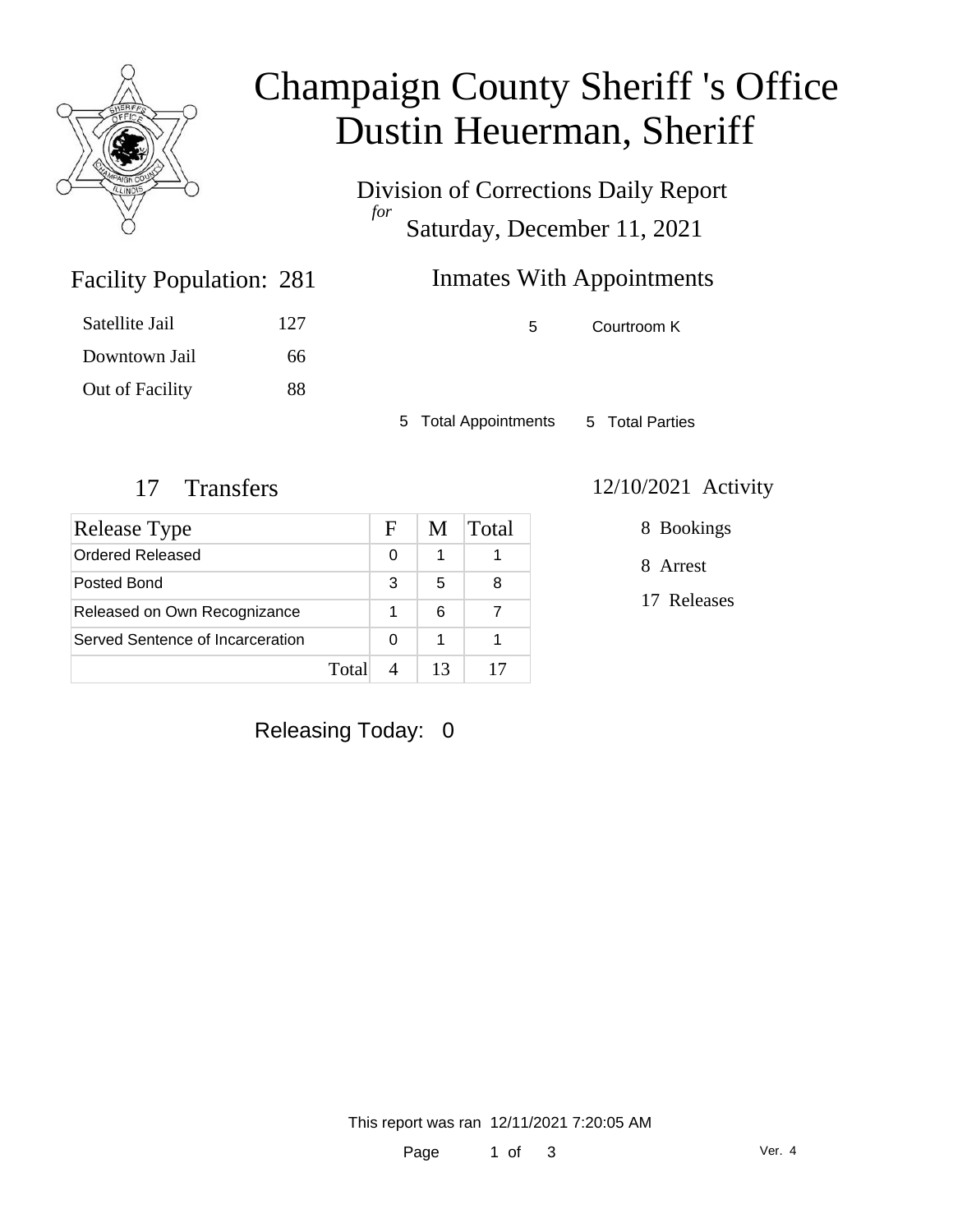

# Champaign County Sheriff 's Office Dustin Heuerman, Sheriff

Division of Corrections Daily Report *for* Saturday, December 11, 2021

Custody Status Count

Civil Pre-Trial 1

Electronic Home Dentention 19

Felony Arraignment 8

Felony Other 5

Felony Pre-Sentence 7

Felony Pre-Trial 194

Felony Pre-Trial DUI 3

Felony Sentenced CCSO 4

Felony Sentenced IDOC 19

Hold Other 4

Hold Sentenced CCCC 1

- Hold Sentenced IDOC 2
- Misdemeanor Arraignment 3
	- Misdemeanor Other 1
	- Misdemeanor Pre-Trial 3
		- Petition to Revoke 3
		- Remanded to DHS 3
		- Traffic Arraignment 1

Total 281

This report was ran 12/11/2021 7:20:05 AM